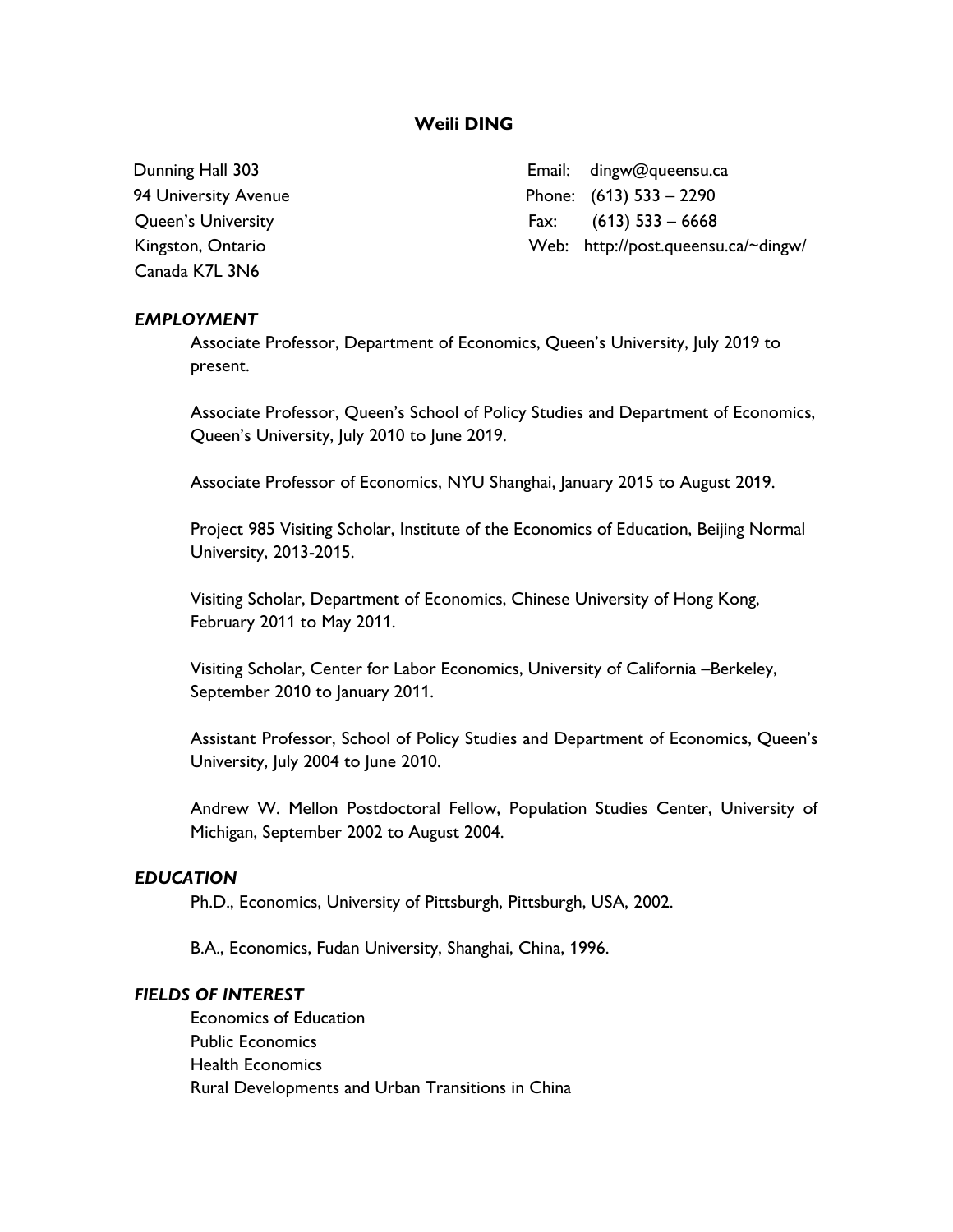#### *PUBLICATIONS*

Laboratory Experiments Can Pre-Design to Address Power and Selection Issues, forthcoming at Journal of Economic Science Association.

Can social scientists use molecular genetic data to explain individual differences and inform public policy? (with Steven F. Lehrer) chapter 9 in Biophysical Measurement in Experimental Social Science Research: Theory and Practice, edited by Gigi Foster, Elsevier Press, February 2019, 225-265.

Understanding how Postsecondary Student Choices Relate to Skills Shortage in Canada's ICT Sector (with Steven F. Lehrer) Canadian Public Policy Volume 44 Issue s1, December 2018, S30-S42.

What is the Future for Molecular Genetic Data in Public Policy? (with Steven F. Lehrer), IZA World of Labor available online at https://wol.iza.org/articles/what-is-therole-for-molecular-genetic-data-in-public-policy/long, October 27, 2017.

Does "Shadow Education" Enlarge the inequality of Educational Outcomes? An Empirical Investigation Based on PISA 2012 from China, Japan and Korea, (with Yongmei Hu and Wenfeng Fan), *China Economics of Education Review*, September 2017, Vol. 2, No. 5, 43-71. ("影子教育" 会扩大教育结果不均等吗? --基于PISA 2012 数据的中国、日本、韩国比较研究, 教育经济评论)

Are genetic markers of interest for economic research? (with Steven F. Lehrer), IZA Journal of Labor Policy, April 2017. Open access at [http://rdcu.be/rwn2](http://em.rdcu.be/wf/click?upn=KP7O1RED-2BlD0F9LDqGVeSOx2If9gjpMA9hbHdS-2BF5o0-3D_WRiL7unj5SUCZ-2FT-2FLXv8FF0jrzxASuFCeh-2F-2B7JmrTlRTUoHuHjyhVcl5YUDDUoYLO51oAUlZugMzUkmn9g0OkQOJmiit1MQt92PH2sLMRaa0ORp1fF8ZrIffS8uqrlABtH-2BNQANorKAZFzs-2FEEVw-2BoZk3aTgyN1D8kTFywe6jpQQJ-2FoFLUlnEhGdwmUGaL2K1E88V2VoX0bZptoZ9yFNHA-3D-3D)

Fertility Patterns and Household Finance in China, Chapter 13 in Handbook on the Family and Marriage in China, David Goodman and Xiaowei Zhang (eds.), Edward Elgar Publishing, 2017, 204-219.

Did "Shadow Education" Worsen Inequality in Educational Outcomes? ----An Empirical Investigation Based on PISA 2012 from Shanghai (with Yongmei Hu and Wenfeng Fan), Peking University Education Review, July 2015, Vol. 13, No. 3. ("影子教育"会扩大教育 结果不均等吗? —基于 PISA2012 上海数据的经验研究 北京大学教育评论)

When a Son is Born: The Impact of Fertility Patterns on Family Finance in Rural China (with Yuan Zhang), *China Economic Review*, 2014, vol. 30, issue C, pages 192-208.

An Effective Way to Recruit and Promote Qualified Teachers----"Special Position" Teachers Could Be Far More Than Mere Replacements of Substitute Teachers in China (with Xuehui An), *Journal of The Chinese Society of Education*, December 2014.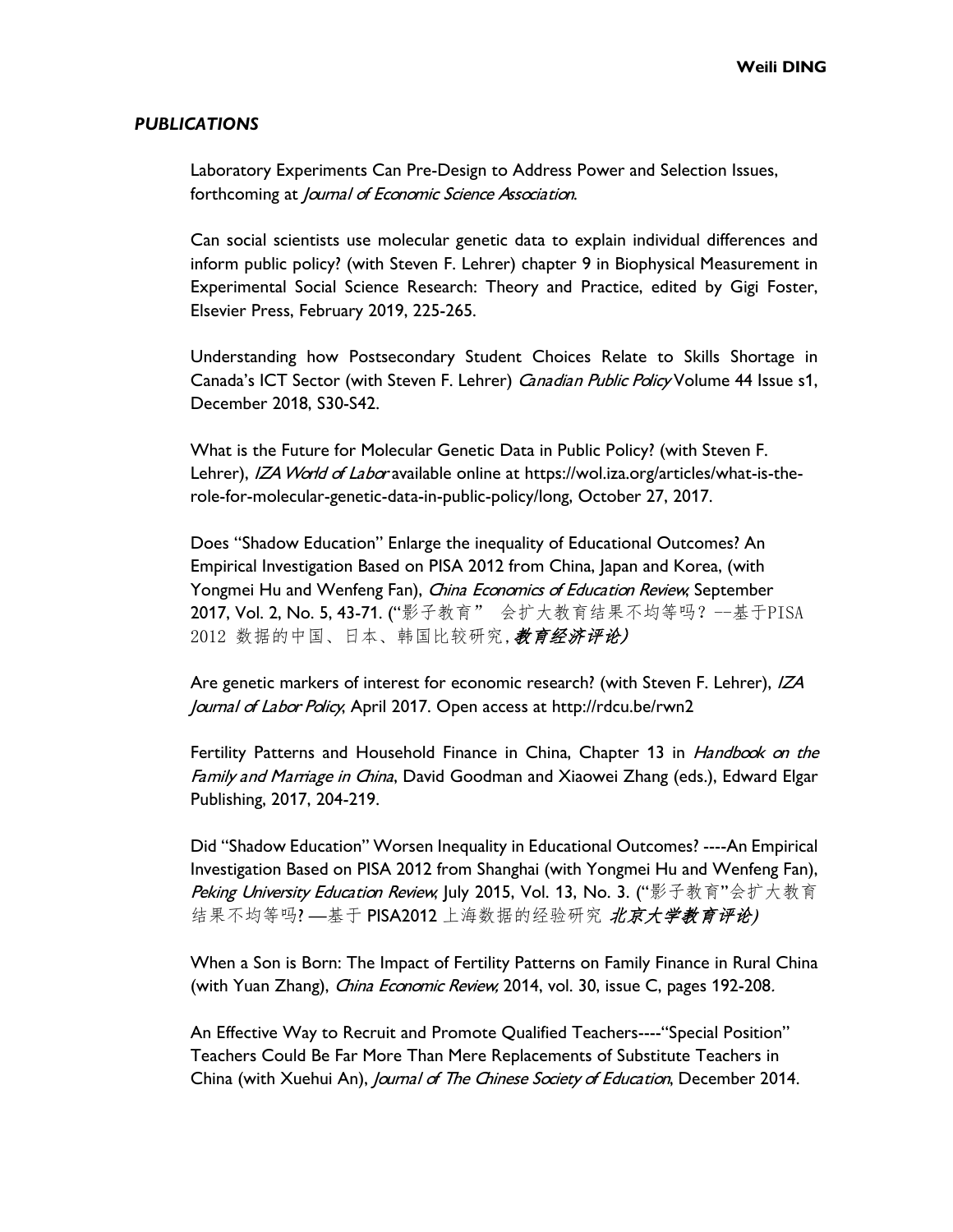(4). (中小学教师补充和优质教师选拔制度的有效途径—"特岗教师"远不 是对代 课教师的简单替代,中国教育学刊)

Accounting for Time-Varying Unobserved Ability Heterogeneity within Education Production Functions (with Steven Lehrer), *Economics of Education Review* Vol. 40, No. 1, June 2014, 55–75.

Should Substitute Teachers in China be Permanently Regulated or Temporarily Tolerated? -- Our Proposed Personnel Reform (with Xuehui An), *Educational* Research, No.7, 2011. (代课老师: 合理存在还是应该清退?—兼 论代课老师规范 管理制度,教育评论).

Experimental Estimates of the Impacts of Class Size on Test Scores: Robustness and Heterogeneity (with Steven Lehrer), *Education Economics*, Vol. 19, No. 3, July 2011, 229-252 (lead article).

Estimating Treatment Effects from Contaminated Multi-Period Education Experiments: The Dynamic Impacts of Class Size Reductions (with Steven Lehrer), The Review of Economics and Statistics, Volume 92, Issue 1, February 2010, pp. 31-42. NBER Working Paper #15200, August 2009.

The Impact of Poor Health on Academic Performance: New Evidence Using Genetic Markers (with S. Lehrer, J.N. Rosenquist & J. Audrain-McGovern), *Journal of Health* Economics, May 2009, Vol. 28, No. 3, Pages 578-597. NBER Working Papers #12304, June 2006.

Do Peers Affect Student Achievement in China's Secondary Schools? (with Steven Lehrer), The Review of Economics and Statistics, May 2007, Vol. 89, No. 2, Pages 300-312. NBER Working Papers #12305, June 2006.

The Interaction of Education and Housing Policies on Ghettoization of Urban China (with Yuan Zhang), *Economic Research Journal*, June 2009, Pages 28-39. (局部改革与公 共政策效果的交互性和复杂性,经济研究)

Housing and Education Reform in Urban China: No Longer Separate and Increasingly Unequal (with Steven Lehrer), in *Economic Transitions with Chinese Characteristics: Social* Change during Thirty Years of Reform (edited by Arthur Sweetman and Jun Zhang), McGill-Queen's University Press, 2009, Pages 35-53.

Incentives and the Quality of Teachers and Schools (with Steven Lehrer), in *Education* and Reform in China (edited by Emily Hannum and Albert Park), Routledge Press, 2007, Pages 191-204.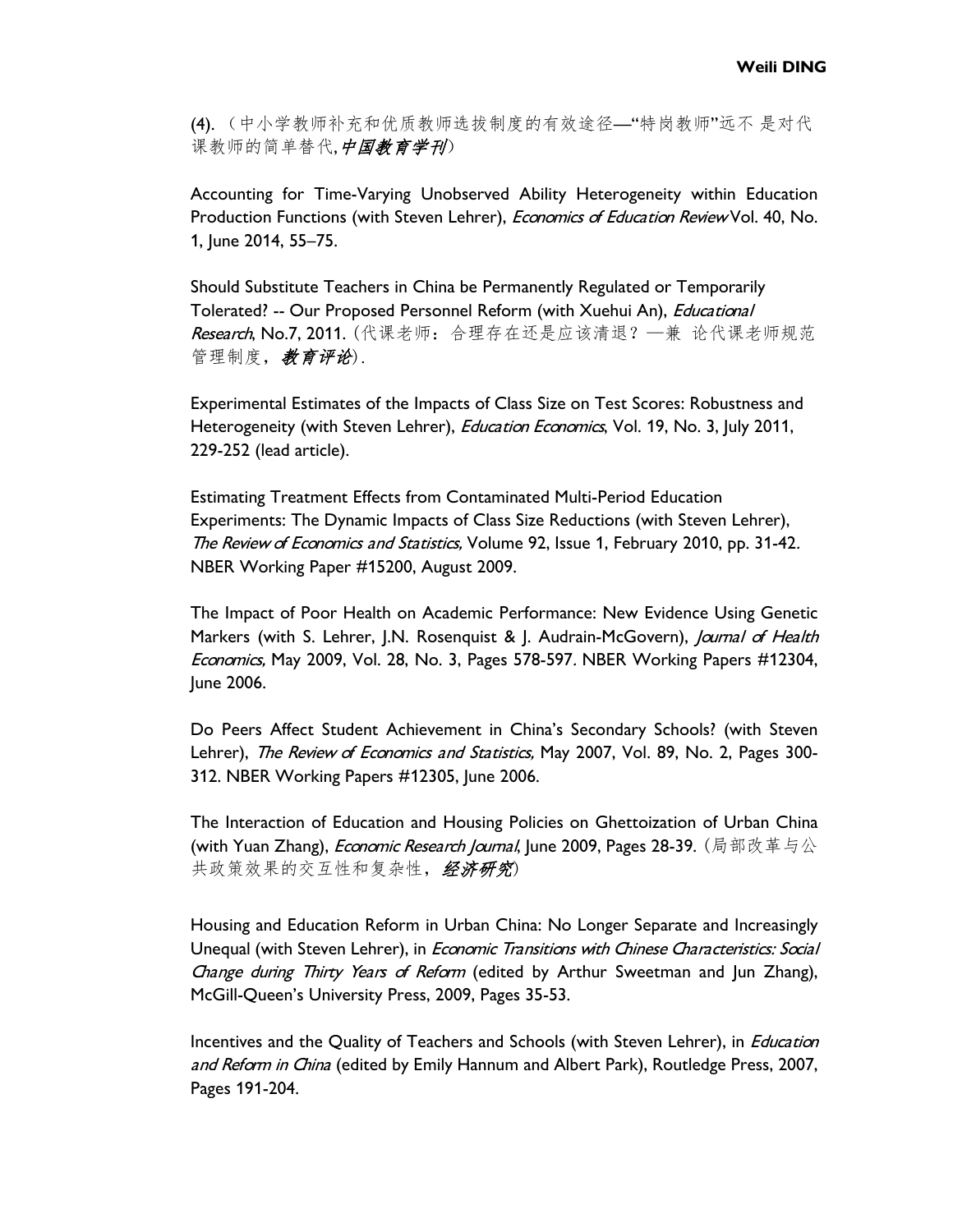Are equity and efficiency irreconcilable goals in education? A general equilibrium analysis of basic education finance in China (with Ming Lu), Social Sciences in China (China's top refereed general interest social science journal), Vol.156, 2005 – 6, Pages 47-57. (教育的公平与效 率是鱼和熊掌吗?-基础教育财政的一般均衡分析, 中 国社会科学)

(This paper was later translated and selected into Frontiers of Education in China, April 2007, Vol. 2, No. 2, Pages 163-180, Higher Education Press co-published with Springer-Verlag GmbH. It has also been translated by a different party and appears in the English translation of [Social Sciences in China](http://www.informaworld.com/smpp/title%7Edb=all%7Econtent=t792221890) published by [Routledge](http://www.informaworld.com/rout) Press).

Using Performance Incentives to Reward the Value Added of Educators: Theory and Evidence from China (with S. Lehrer), World Economic Forum, 2003, No. 5, Pages 1 -23. Later awarded "Best Paper" of the same journal 2002-2004.

# *ONLINE REFEREED PUBLICATION IN KNOWLEDGE TRANSLATION JOURNAL*

Why the Epidemic of New Corona Virus Might Have Rather Limited Impact on China's Economy ( $\not\!\!\!\!/$ 何新冠病毒疫情可能对中国的经济影响相当有限? Commissioned Article Predicting the Impact of Covid 19 on Chinese Economy), published in Intellectuals (《知识分子》) on 1/31/2020.

The 2016 Prize in Economics Recognizes Economists' Relentless Investigation of Organizational Dynamics. (2016 诺贝尔经济学奖肯定经济学家对人类组织关系的不懈探索-Commissioned Article Interpreting the 2016 Nobel Prize in Economics), published in Intellectuals (《知识分子》 ) on 10/27/2016.

How Does Robbing the Poor to Gve to the Destitute Promote Equality in Education? (劫贫济穷如 何促进教育公平?-Article Analyzing the Perverse Incentives Created by Recent Changes to the College Admissions Process in China) published in Intellectuals (《知识分子》) on 5/15/2016.

An Expert in Inequality, Should He Take the Prize Alone? (研究不平等的大师, 凭什么一个人摘 走了诺贝尔经济学奖?-Article on the Achievement of 2015 Nobel Laureate in Economics Angus Deaton and the Lessons for Researchers on China), published in Intellectuals (《知识分子》) on 10/13/2015. See t.cn/Ryu4OSE.

Book Review of "The Welfare Economics of Public Policy: A Practical Approach to Project and Policy Evaluation", by Richard E. Just, Darrell L. Hueth and Andrew Schmitz, Edward Elgar Publishing, 2004. Journal of Comparative Policy Analysis, Vol. 8, No. 2, 203 - 204, June 2006.

# *WORKING PAPERS*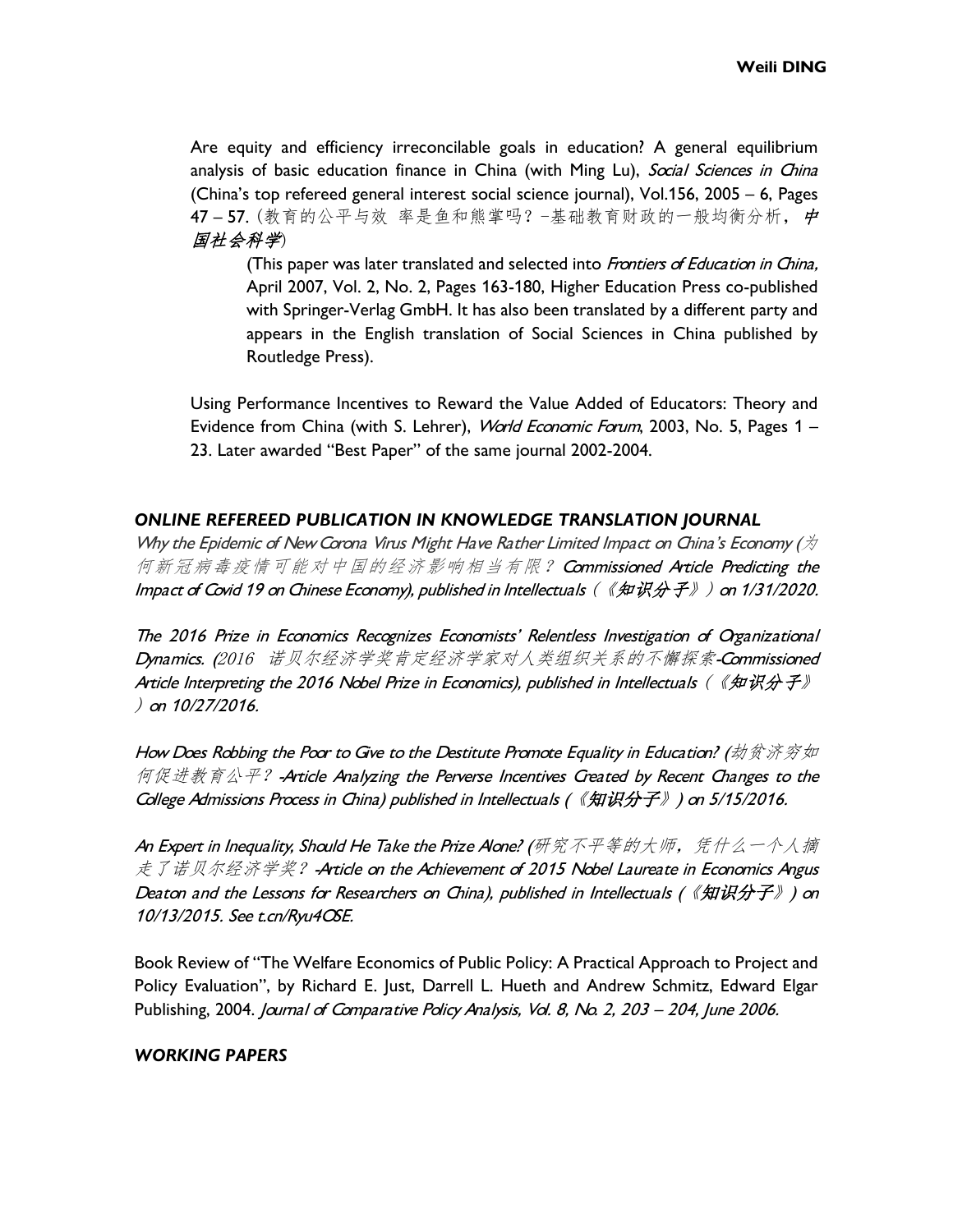Estimating Context-Independent Treatment Effects in Education Experiments (with Steven Lehrer), in final preparation for submission by request of co-editor.

Closing the Gender Gap in Science: New Evidence from China (with Yipeng Tang and Yongmei Hu), revised.

Does Shadow Education Sector Exacerbate Inequality of Educational Outcomes? (with Yongmei Hu and Wenfeng Fan), submitted

Anticipating the (Un)expected: Evidence from Introducing a Universal Child Care Policy with a Shortage of Spaces (with Mike Kottelenberg and Steven Lehrer), under review.

Identification in multi–period experiments with period–specific compliance (with Steven Lehrer), in final preparation for submission.

Assessing the Hype of Machine Learning for Causal Inference (with Steven Lehrer and Tian Xie)

Changed Parenting Practices: between Increased Input into Childcare and Worsened Outcomes for Children (with Mike Kottelenberg and Steven Lehrer).

## *RESEARCH IN PROGRESS*

Economic Transition and K-12 Education Reform in China, a literature review.

Let's take the con out of genomic applications using polygenic risk scores (w. D. Cesarini and S. Lehrer)

The Effect of School Assignment Rule Change on Neighbourhood Sorting in Urban China.

The Long Term Impacts of Selective Schools on Academic Outcomes in China.

Against Income Shocks? A New Interpretation of the Role of Informal Financial Coalitions (with Yuan Zhang)

The Impact of Unexpected income on Retirement Savings: New Evidence from Canada (with C. Riddell)

On and Off the Path to Addiction: How Important are Neurotransmitter Receptors? (with S. Lehrer, J.N. Rosenquist & J. Audrain-McGovern)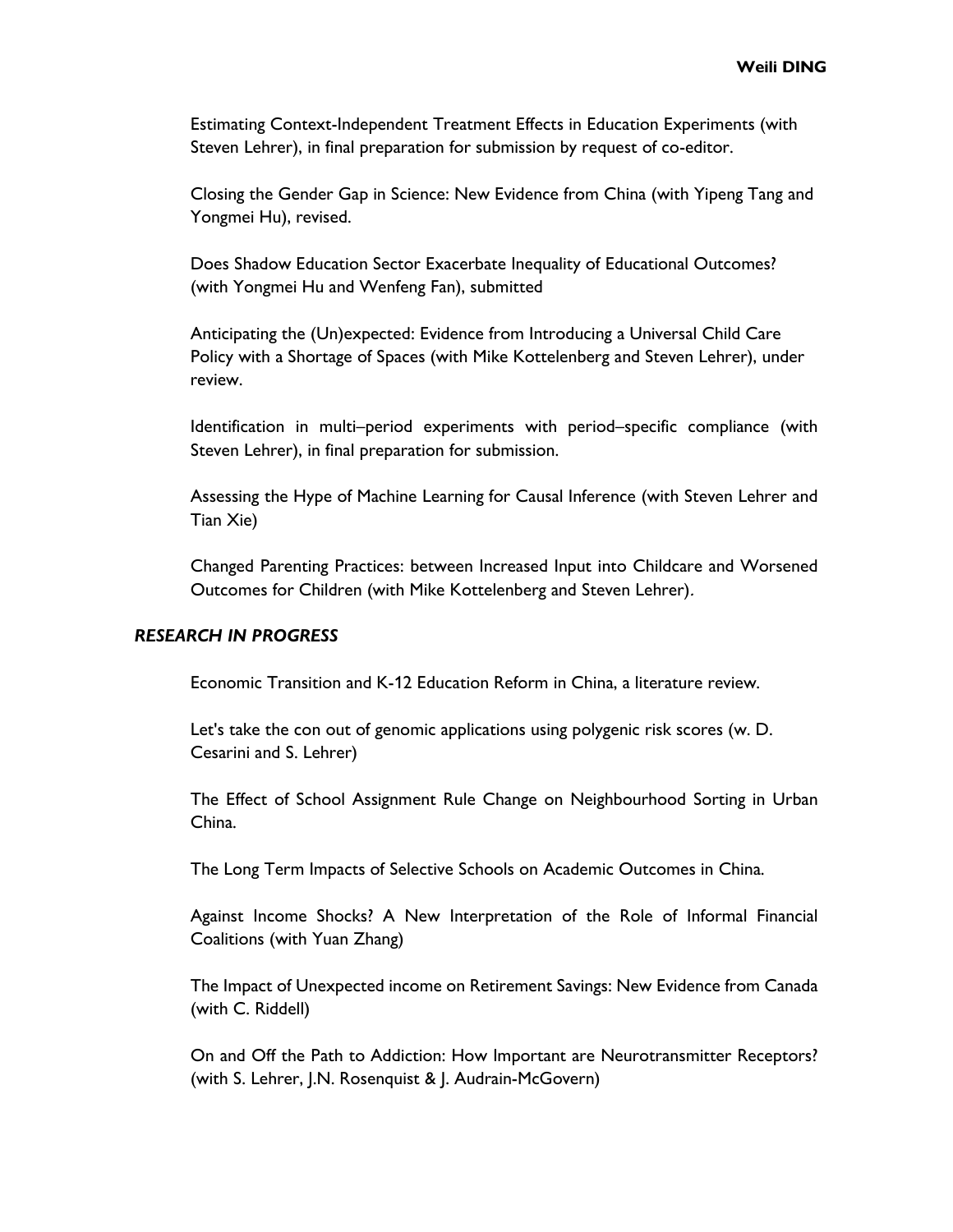Promotion, Seniority and Incentives in Teachers' Compensation Schemes

The Big Data Revolution in Health Economics in preparation for a chapter in Big Data Concepts, Theories and Applications, Shui Yu and Song Guo (eds.), Springer.

Rethinking Baby Bonuses: New Evidence on Divorce, Fertility and Family Formation from Taiwanese Registries (with Stacey Chen)

How Does Party Membership Affect Promotions in China?

#### *EXTERNAL GRANTS (PI-Only)*

"Less Than Ideal Education Experiments: New Strategies to Analyze Data from Randomized Experiments in Education" (2019-2022). Insight Research Grants, Social Sciences and Humanities Research Council of Canada, Co-Principal Investigator.

"School Assignment Rule Change and Residential Sorting in Urban China" (2007-2011). Standard Research Grants, Social Sciences and Humanities Research Council of Canada, Principal Investigator.

"Urban Segregation and Education Reform in China" (2006-2008). Spencer Foundation, Principal Investigator.

## *ACADEMIC AWARDS*

Invited Visitor, Excellence Cluster, ECONtribute: Markets & Public Policy, University of Bonn, 2019 Project 985 Visiting Scholar, Beijing Normal University (2013-2015) World Economic Forum Best Paper Award (2002-2004) Andrew W. Mellon Postdoctoral Fellowship, University of Michigan (2002-2004) Chancellor's Graduate Fellowship, University of Pittsburgh (2001-02, 2000-01) Reuben Slesinger Graduate Student Paper Award, University of Pittsburgh (2000) Faculty of Arts & Sciences Research Fellowship, University of Pittsburgh (2000) China Council Pre-Dissertation Research Grant, University of Pittsburgh (2001, 1998)

### *TEACHING AWARD*

Richard Thorn Award for Teaching Excellence, University of Pittsburgh (2001)

### *TEACHING EXPERIENCE*

Development Economics (Spring 2019, Spring 2020)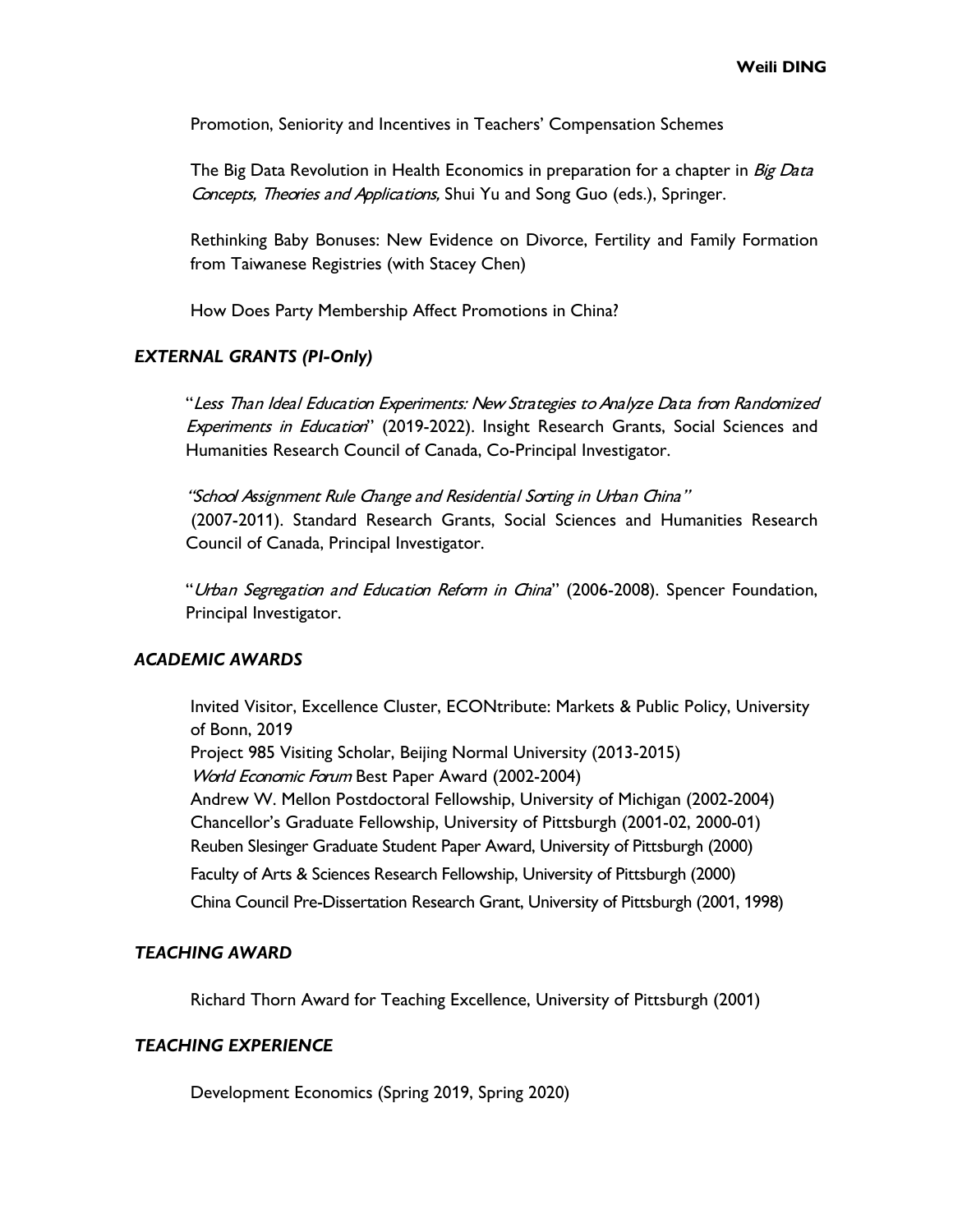Economic Analysis of Public Policy (Winter 2018-20, Winter 2012-14, Winter 2008- 10, Winter 2005, Fall 2004) Public Economics I Graduate (Fall 2018, Fall 2019) Behavioral Public Finance (Winter 2018-19, Winter 2012-14) Public Economics Undergraduate (Spring 2016, NYU Shanghai) Introduction to Macroeconomics (Fall 2015, Spring 2016, NYU Shanghai) Causal Inference in the Social Sciences (Spring 2015, NYU Shanghai) Principles of Economics (Fall 2004-9, Fall 2011-13, Fall 2017) Introduction to Microeconomics (Summer 2000, Summer 1998) Introduction to Economics (Summer 1999)

# *GRADUATE STUDENT SUPERVISION*

Nicole Bruce (MA, 2020) Wenfeng Fan (PhD, 2017) Yipeng Tang (PhD, 2015) Haowen Cao (PhD, in progress) Grace Ooreofe Adeniyi (MPA, Supervisor, 2006) Conor Malcolm (MIR, 2nd reader, 2005, complete) Internal Examiner on multiple PhD theses at Queen's (Department of Economics and School of Business)

#### *UNDERGRADUATE STUDENT SUPERVISION*

Yingying Chen (2016) Zian Chen (2015) Haiqing Xu (2016) Yueying Zhang (2015)

### *PROFESSIONAL PRESENTATIONS*

Identification in multi–period experiments with period–specific compliance International Panel Data Conference, July 2019 CEA Annual Conference, May 2019

Anticipating the (Un)expected: Evidence from Introducing a Universal Child Care Policy with a Shortage of Spaces

Asian and Australasian Society of Labour Economics Conference, December 2019 University of Porto, June 2019 Hokkaido University, May 2019 University of Hong Kong, April 2019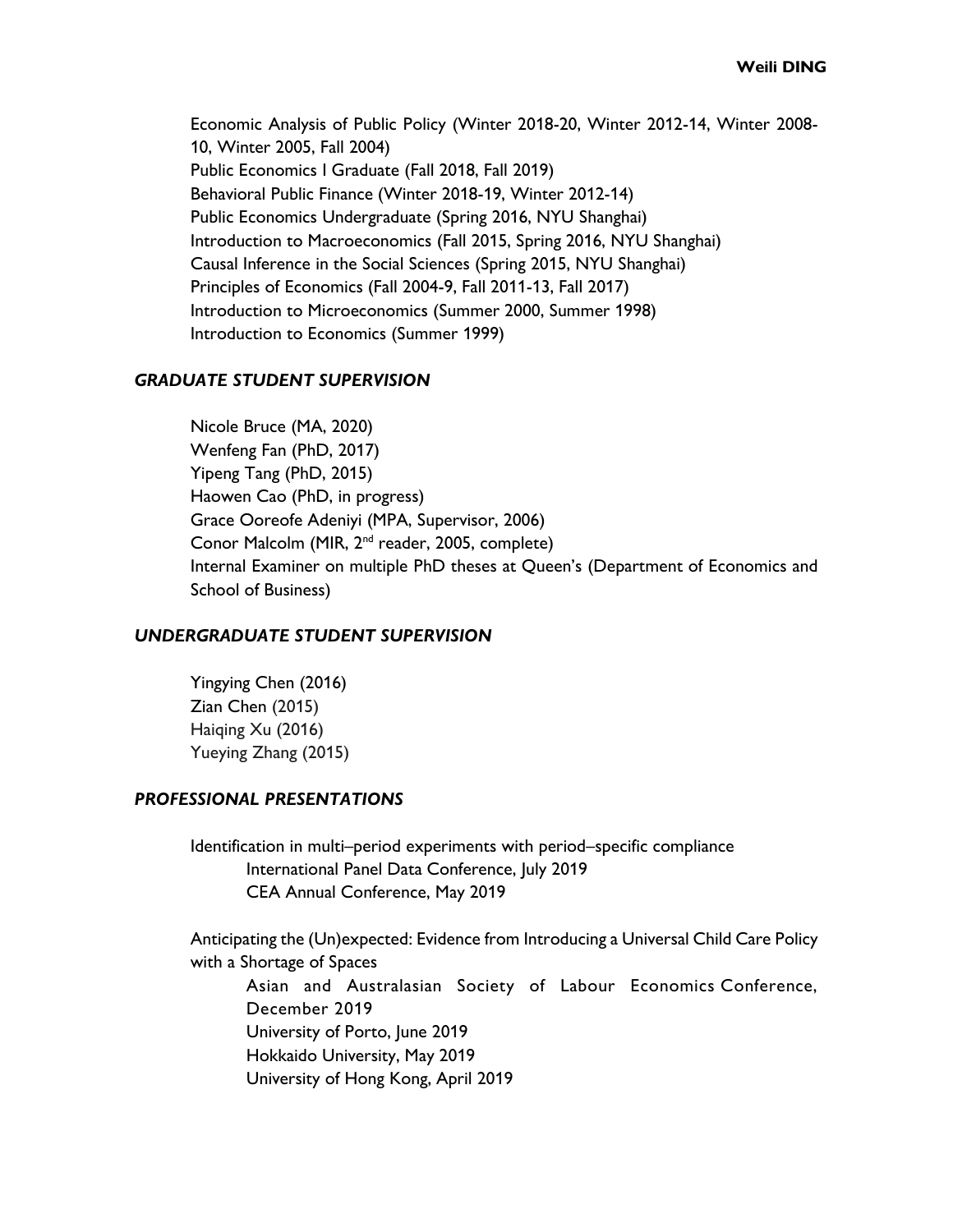New Evidence on How Universal Childcare Influenced Child Care Decisions and Child Development in Canada

CEA Annual Conference, May 2018 Fudan University, May 2018 AEFP Annual Conference, March 2018 Second Workshop on Empirical Research in Economics of Education in Reus, February 2018. Annual Meeting of the Latin American and Caribbean Economic Association and Latin American Meeting of the Econometric Society, November 2017 University of Guelph, October 2017 International Panel Data Conference, July 2017 The Journées Louis-André Gérard-Varet international conference in public economic, June 2017 Xiamen University, November 2016 Fudan University, November 2015 National University of Singapore, December 2015

Closing the Gender Gap in Science: New Evidence from China CEA Annual Conference, May 2016

When Can Economic Models Invalidate Using Randomization as an Instrumental Variable?

CEA Annual Conference, May 2015

Fertility Patterns and Household Finance in China Xian Jiaotong Liverpool University, September 2016

The Big Data Revolution in Health Economics NYU Shanghai Symposium on Data Science and Applications, November 2014

Changed Parenting Practices: between Increased Input into Childcare and Worsened Outcomes for Children

CEA Annual Conference, May 2014 Beijing Normal University, May 2014 CLSRN Annual Conference, May 2013

Experimental Estimates of the Impacts of Class Size on Test Scores: Robustness and Heterogeneity

Chinese University of Hong Kong, May 2011 XIX Meeting of the Economics of Education Association, Zaragoza, Spain, July 2010

Estimating Context-Independent Treatment Effects in Education Experiments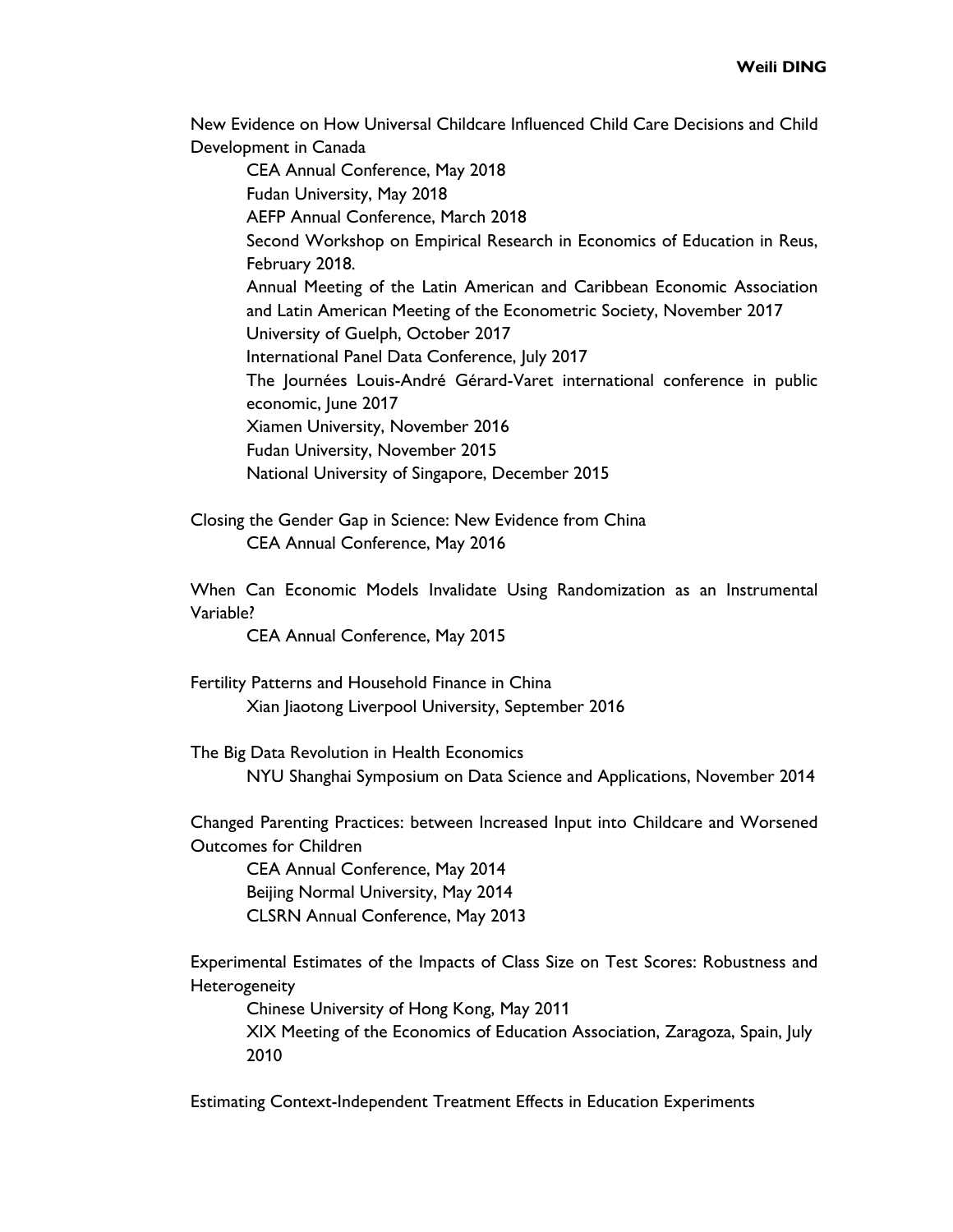University Technology Sydney, October 2016 Australasia Econometric Society Meeting, July 2016 NYU, November 2015 Shanghai University of Finance and Economics, October 2015 University of Calgary, May 2015 University of Melbourne, July 2013 York University, March 2013 University of Ottawa, March 2012 National Taiwan University, December 2011 Academica Sinica, December 2011 2011 International Symposium on the Economics of Education, Hong Kong, December 2011 IEB Workshop on Economics of Education, Barcelona, September 2011 Chinese University of Hong Kong, May 2011 CLSRN/SOLE Annual Conference, April 2011 Fudan University, Shanghai, April 2011 Lingnan University, Hong Kong, April 2011 International Conference in Industrial Organization and Management Strategy, Shanghai, August 2010 International Workshop on Applied Economics of Education, Catanzaro, Italy, June 2010 CLSRN Annual Conference, Quebec City, May 2010

University of Toronto, October 2009

When a Son is Born: The Impact of Fertility Patterns on Family Finance in Rural China NYU, March 2014 SWUFE-RIEM Conference in Empirical Microeconomics, June 2012 Social Science Division, HKUST, April 2011 SWUFE mini-conference, Chengdu, China, March 2011 Canadian Economics Association Annual Meeting, Quebec City, May 2010 University of Porto, Portugal, May 2010 NBER China Working Group Conference, Cambridge, October 2009 Vrije Universiteit Amsterdam, August 2009 Fudan-Yale Development Conference, Shanghai, August 2009 China Summer Economics Institute, Beijing, June 2009 Shanghai Forum, Fudan University, May 2008

Estimating Dynamic Treatment Effects from Project STAR SOLE 2008 Annual Meeting, New York, May 2008 Simon Fraser University, November 2007 CIREQ, Montreal, March 2005 2004 North American Summer Meeting of the Econometric Society, Duke Fudan University, Shanghai, May 2004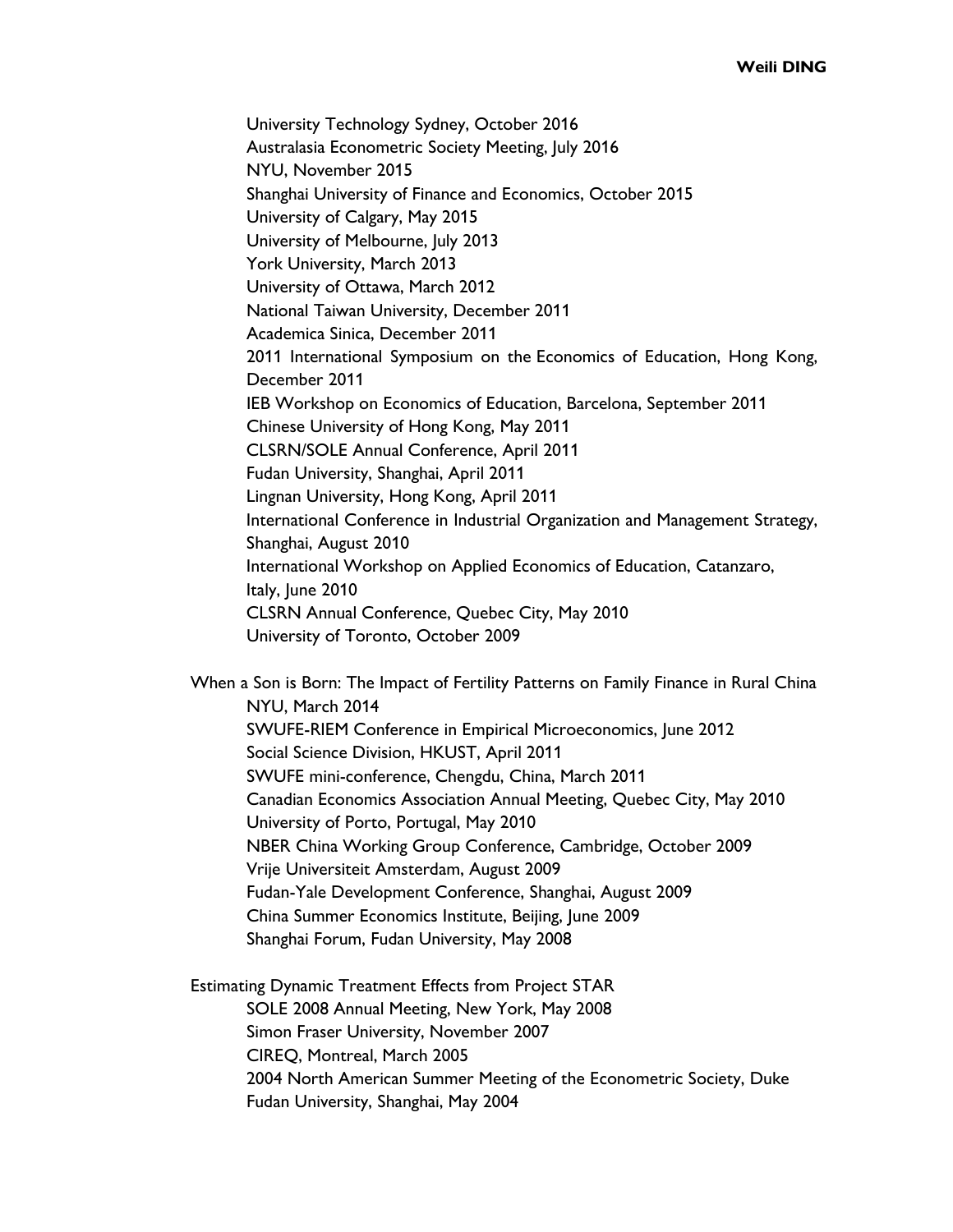New York University, February 2004 University of California Riverside, February 2004 University of Florida, January 2004 Queen's University, January 2003 McGill University, January 2003 NBER Economics of Education Meeting, November 2003 University of Michigan, September 2003

Accounting for Time-Varying Unobserved Ability Heterogeneity within Education Production Functions

Beijing Normal University Institute of the Economics of Education, May 2013 Canadian Economics Association Annual Meeting, Vancouver, June 2008

The Effect of School Assignment Rule Change on Neighbourhood Sorting Shanghai Forum, Fudan University, May 2007

The Impact of Poor Health on Education: New Evidence Using Genetic Markers Ihea 7th World Congress, Beijing, July 2009 Econometric Society, NASM, Durham, June 2007 PAA 2007 Annual Meeting, New York, March 2007 ESA 2007 Regional Meeting, Osaka, February 2007 Fudan University, China, June 2006 Shanghai University of Finance and Economics, China, June 2006 TARGET/RDC conference, Vancouver, May 2006 BU / Harvard/ MIT Health Economics Seminar, February 2006 NBER Summer Institute Education Program, July 2005

- How Does Party Membership Affect Promotions in China? Shanghai Forum, Fudan University, May 2008
- New Evidence on Education Production Functions and the Class Size Debate 2004 AEA Annual Meetings, January 2004
- Do Peers Affect Student Achievement in China's Secondary Schools? Canadian Economics Association Annual Meeting, May 2003 2002 North American Summer Meeting of the Econometric Society Hong Kong University of Science and Technology, January 2002 Santa Clara University, January 2002 University of Pittsburgh, December 2000

Using Performance Incentives to Reward the Value Added of Educators: Theory and Evidence from China

JFK School of Government, Harvard University, July 2001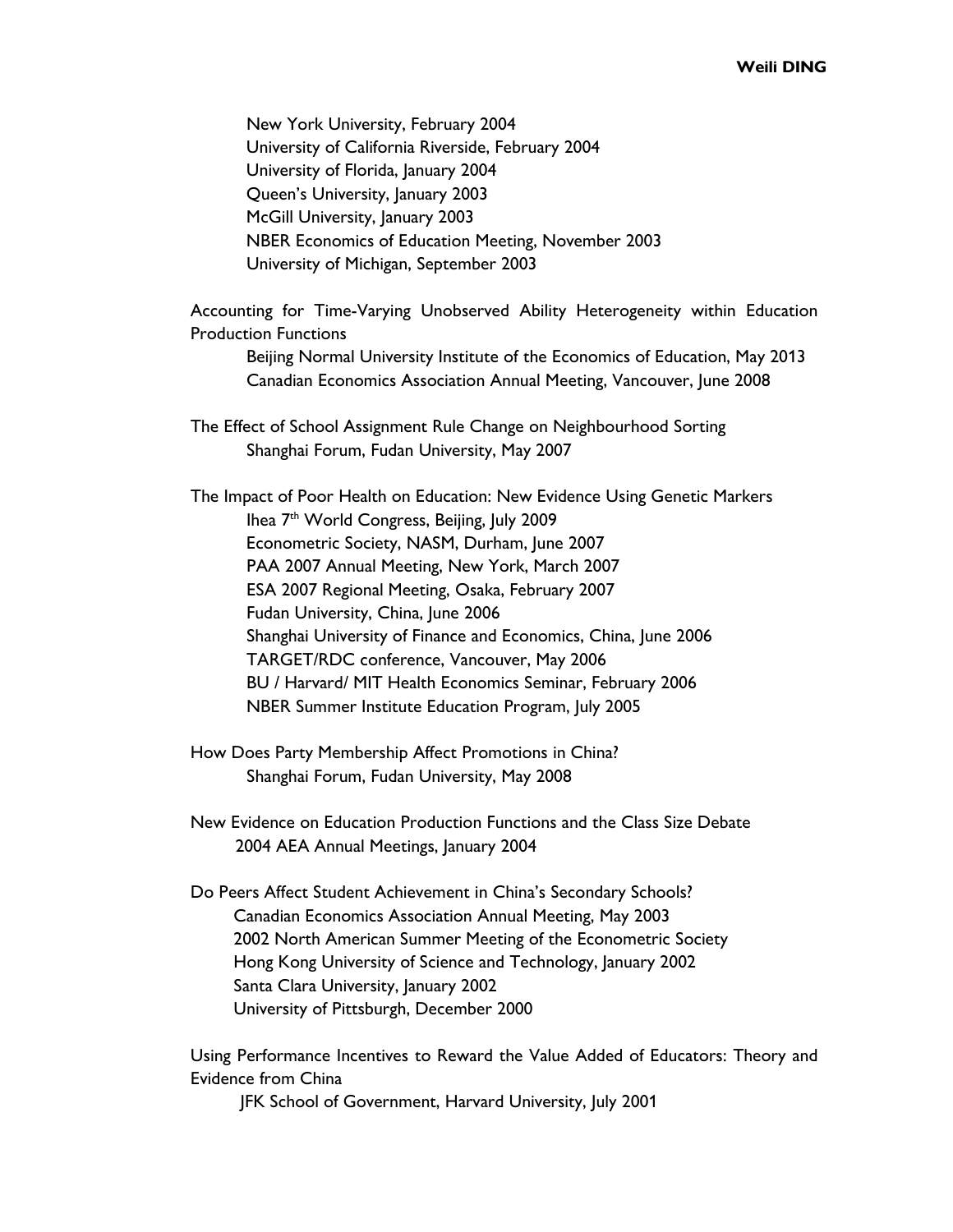Fudan University, China, June 2001 Association for Asian Studies Annual Meeting, March 2001 2000 World Congress of the Econometric Society, August 2000 Carnegie Mellon University, April 2000. University of Pittsburgh, November 1999

Can Educational Equity and Efficiency Both Be Achieved? A General Equilibrium Analysis of Basic Education Finance

Department of Education, Baise, China, June 2005

Collusion in Hierarchical Agency Fudan University, China, June 2001

## *COMPLETED FIELD PROJECTS*

"Urban Segregation and Education Reform in China", March 2004 - June 2006, designed survey instruments for middle school students and their parents/guardians in a district of Shanghai. After a pilot run, survey of 4000 students and their families from 20 middle schools was carried out in May 2005. A second wave of 4000 students and their families from 18 middle schools was surveyed in October 2005. In addition, collected administrative record on 46 middle schools over 5 years, detailed student and teacher records from 5 schools.

"Teacher Incentives and Peer Effects", April 1999 – August 2000, collected detailed administrative records of over 3000 middle school students from 1996 to 1998 and over 1000 teachers from 1993-1998 from a county in Jiangsu Province.

# *SERVICE*

Refereed for American Political Science Review, Review of Economics and Statistics, Journal of Public Economics, Economic Development and Cultural Change, Economic Inquiry, Education Finance and Policy, Economics of Education Review, Journal of Health Economics, Journal of Comparative Economics, Journal of Population Economics, Journal of Human Resources, Econometrics Review, China Economic Review, Journal of Development Economics, Canadian Journal of Economics, Journal of Policy Analysis and Management, Health Economics, Journal of Public Economic Theory, B.E. Journal of Economic Analysis & Policy, Hong Kong Research Council and World Economic Forum.

Developed and managed a professional training program for mid-career civil servants from the municipality of Shanghai, China. The program was launched in 2006; five cohorts of administrators have now completed their six-month training at Queen's.